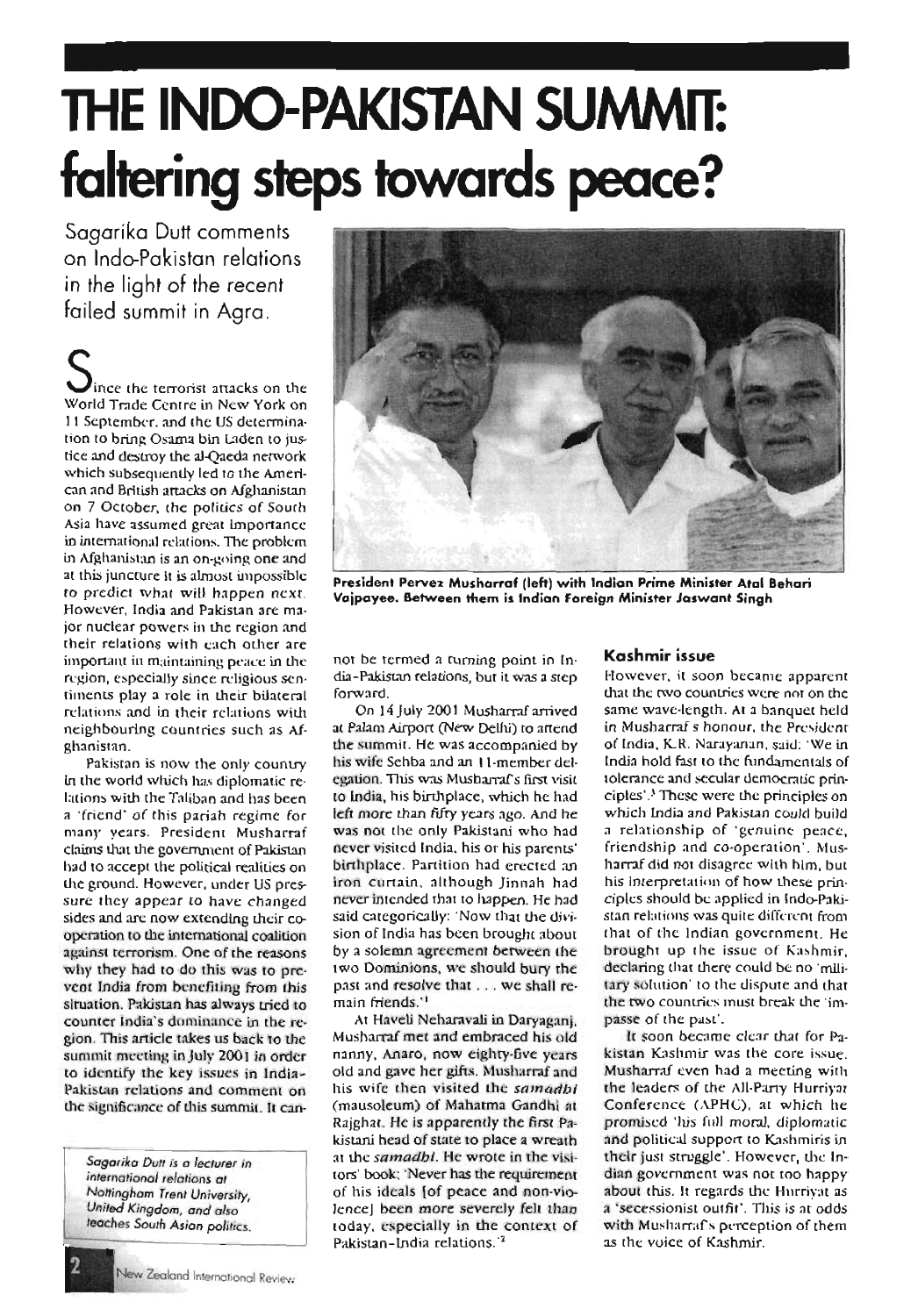Kashmir is the only state in India that nas a Muslim maioriry. According 10 the two-nation theory (that the Hindus and the Muslims of the Indian subcontinent are two separate nations) propollnded by the Muslim leaders, on the basis of which India was partitioned and India and Pakistan came into existence in 1917 as two separate sovereign states, Kashmir should have joined Pakistan. However, Kashmir was a princely state at that time ruled by a Hindu Maharaja, who toyed with the idea of remaining independent. On being invaded by tribesmen from Pakistan, he quickly signed the instrument of accession and joined the lndian Union. This led to the first war between India and Pakistan, in which India 10SI one-third of the territory of the state. Why India did not try to recapture the territory, given that its armed forces were superior 10 those of Pakistan, ls a question that is sometimes asked. However, the Indian governrneru refused to hold a plebiscite in Kashmir in accordance with UN resolutions as long as Pakistan continued to occupy the territory rhar it had seized. At any rate the Indian governmcnr has always rejected the IWOnation theory, maintaining that India Is a secular state and that Kashmir is an integral part of India. In other words, the instrument of accession cannot be nullified. The United States' view that the rwo countries should resolve the Kashmir issue 'taking Into account the wishes of the Kashmlri people' is good in principle but is problematic in practice as the Kashmiri people are constantly being manipulated by political leaders. groups and organisations. Also the conflict has displaced thousands of Hindu Kzshmiris and their wishes also need to be considered, not just those of the Muslim population.

Berridgc argues that 'sumrnirry may sometimes be highly damaging <sup>10</sup> diplomacy and is always risky: and it may serve only foreign or domestic propaganda purposes. Nevertheless, judiciously employed and carefully prepared, it can  $-$  and does  $-$  serve diplomatic purposes as well'.<sup>4</sup> Summit diplomacy should ideally Improve political relations between countries and not promote bickering and polemics. The latter take place when heads of governments do not want to appear wc.ik or make: any concessions tbat will prove to be unpopular with their home constituencies. Moreover, unlike other kinds of inter-state negotiations conducted at lower levels, sum-



**Indian Army howitzers emplaced to support operations during the brief Kargil War with Pakistan-backed Infiltrators In 2000**

mits receive a lot of media attention. As Berridgc asserts. under the glare of the television cameras, the personal prestige of the heads of governments and that of their country is on the line.

The India-Pakistan summit reflected all these difficulties and problems. The fundamental differences berwcen the rwo countries soon surfaced at the Agra calks between Musharraf and Indian Prime Minister Vajpayec and made a dialogue, let alone a joint declaration, difficult. Musharraf insisted that no progress could be made towards normalisation of relations with India unless the Kashrnir ixsue was resolved in accordance with the wishes of the people of the state. India, on the other hand, wanted to discuss other bilateral issues. These included cross-border terrorism, setting up of nuclear risk reduction centres, trade and economic affairs and prisoners of war.

Vajpavec later told the Indian Parliament that resolution of these issues would hdp the peace process. He also said that his government would implement the confidence building meas-**Summit diplomacy** ures announced before the summit, such as the easing of visa restrictions unilaterally announced by New Delhi before Musharraf'x visit. Vajpayee said: 'it is our conviction that an all-round development in the relationship berween India and Pakistan will have a beneficial impact on our dialogue on Jammu and Kashmir.' On the other hand. Musharraf declared at Agra that the resolurion of the Kashmir issue was the most important aspect of confidence building between the two countries. It soon became clear that hc had come with his own agenda but not much knowledge of the Indian government's position when he blurted out: 'What confidence building measures? Confidence building measures is the resolution of Kashmir'. He told a press conference: 'Resolution of the Kashmir dispute, the blggest confidence building measure, is at the heart of lndo-Pakixtan conrrontation and this is the only issue that is blocking peace between us."

#### **Prominent position**

However, there is no doubt about the fact Ihat Musharraf was under pressure from several groups at home to

The problem of international poltics in South Asia has assumed particular importance since the terrorist attacks on the United States on 11 September 2001. The relationship between India and Pakistan is the key to peace in the region, especially now that both hove a nuclear weapons capacity. That relafionship has been strained ever since partition in 1947. There were high hopes in both countries and elsewhere that the summit in Aqro in July 2001 would open the way to an improved atmosphere. The fact that the talks even look place was a step forward, but the vexing issue of Kashmir prevented a successful outcome. The current focus on anti-terrorism may cause further problems in the relationship.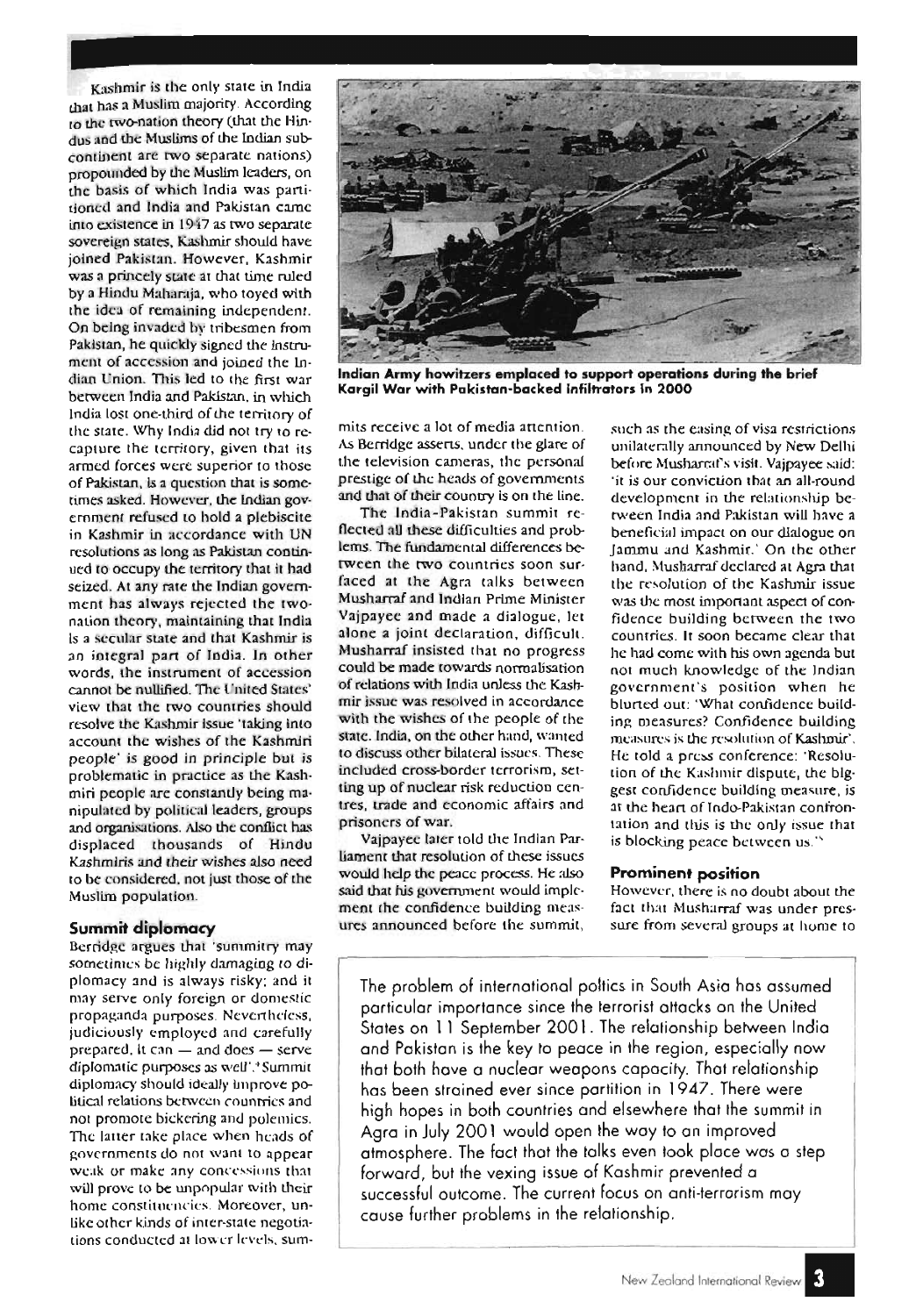### **INDIA AND PAKISTAN**

give Kashmir a promlnenr position in his talks with India, that is, keep it at the top of the agenda. Perhaps that is why the Pakistanis had insisted that the talks should not have a structured agenda. The importance of a structured agenda depends on what kind of outcome parties to a talk arc hoping for. If there are several major differences between them, these will have to be thrashed out at pre-summit talks at the ministerial level and by expert committees. Scholars would argue that the conventional wisdom is that the most successful summit is the one which witnesses 'the signature of a treaty or release of a joint communique actually negotiated before the summit even commenced'.<sup>6</sup> It is, therefore, surprising that expecrations were so high in both countries when clearly there had not been any intensive pre-summit negotiations. The Pakistani President, however, rejected New Delhi's charge that his ' unifocal, rigid and segmented" approach had led to the summit's failure. He insisted that he was trying to give the talks a focus.

On 17 July, the Indian press reported to the nation that the lndia-Pakistan summit had failed because the two sides could not reach an agreement. Despite efforts throughout the day, the rwo sides could not agree on the contents of a joint statement - the lowest level diplomatic communiqué. The Pakistan delegation contended that the dialogue broke down because of India's insistence that any joint statement must refer to cross-border terrorism in jarnmu and Kashmir. Vajpayee categorically told Musharraf: 'We are willing to discuss everything including Kashmir but let us begin from where wc ended: Lahore. Terrorism is very much alive. Kashmir cannot be resolved unless we stop cross-border terrorism.'7 Unfortunately, the activities that the Indian calls cross-border terrorism - and this is now a major issue in India  $-$  Pakistan refers to as a 'freedom struggle'. Musharraf denied that there was any cross border terrorism in jarnrnu and Kashmir, as alleged by the Indian authorities. To accommodate Indian sensitivities Pakistan was willing to mention narcotics and terrorism in the draft declaration but not cross-border terrorism.

lndL1 's perceptions are, however, quite different. Foreign Minister Jaswant Singh reiterated that crossborder terrorism did exist. He also emphasised that Kashmir was not Ihe 'central issue' between the two countries or 'a dispute' and that India was not in favour of third-party mcdlation or multilateral talks. lndia has always insisted that the Kashmir issue should be resolved within the framework of the Indian constitution, the Simla Agreement (1972) and the Lahore Declaration (1999). These bilateral agreements cornmitted India and Pakistan to the principles and pur· poses of the United Nations Charter and to set-



Indians read of the failed summit in a New Delhi newspaper

tling their differences by peaceful means.

#### **Pakistani claims**

Pakistani officials also claimed that several of their proposals were rejected by the Indian team . Emphasising that the Pakistanl government is in favour of an on-going diplomatic process, the officials said that their draft declaration had proposed an annual summit between the rwo heads of Slate or government and a biennial meeting of the two foreign ministers to tackle three issues:

- peace, securiry and confidencebuilding measures;
- Kashmir and
- narcotics and terrorism.

The Pakistan govcrnrneru has even extended an invitation to Vajpayee to visit Pakistan in the near future . At least, both sides agree on one thing: the talks/dialogue must continue .

On the other hand, Pakistan's Forcign Minister, Abdul Sartar, claimed that some progress had been made on evolving a structure for a sustained dialogue on Kashmir, peace and security, terrorism and drug-trafficking at the political level. Economic and commercial co-operation would be addressed by high officials. They would also deal with other important bilateral issues, such as the Siachen and Wular Barrage, Sir Creek and the promotion of friendly exchanges at various levels."

Some progress was also made on the issue of nuclear weapons. Muxharrafsaid rhat the nuclear status imposed new responsibilities on the two countries: 'We must overcome the burden of history: other nations have done it', Musharraf and Vajpayec discussed ways to reduce nuclear risk, They agreed to form a sub-group to tackle the issue. The subject will be discussed by an expert technical committee comprising members of the foreign and defence ministries, the armed forces and scientific and other experts. Senior defence officials said that the main issue was transparency. In the absence of transparency it was difficult to eliminate mistrust.<sup>9</sup>

#### **Diverse reactions**

However. Islamic groups such as the Lashkar-e-Taiyaba (Le'T) declared that the summit was a 'failure' because no agreement was reached on Kashmir. They blamed India and even threatened to take their organisation's acriviues beyond the borders of Kashmir and target the Indian government's inxtallatlons everywhere in India. The leader of the LeT advised the Pakistan government to embrace war and to end the 'dispute' over Kashmir as diplomacy had failed. A Harkarul Mujahidcen spokesman said: 'Dialogue alone cannot guarantee peace. jihad is the answer', while the Hizbul Mujahideen chief Sycd Salahuddin said 'the failure of the summit would result in more Mujahideen attacks'.<sup>10</sup>

On the other hand, the US government considers the Agra Summit a success simply because 'the meeting took place'. Assistant Secretary of Stdte for South Asian Affairs Christina B. Rocca stated that 'the fact that there is momentum for future meerings is a cause for optimism'. The US government saw the summit as 'the first step in a difficult and lengthy process' and does not believe chac fifry years of differences can be overcome overnight. Nonetheless, the United States wants the two countries to resolve all outstanding issues through ncgotiations. Secretary of State Colin Powell has also stated that 'we will do everything we can to lend our good offices to the improvement of relations between the two countries', Russia too is 'in favour of India and Pakistan normalising their relations and resolving their problems through bilateral talks and political dialogue' ." On the eve of the Agra Summit the Russian Foreign Minister, Igor Ivanov, said that 'Moscow will welcome any agreements that may emerge from the In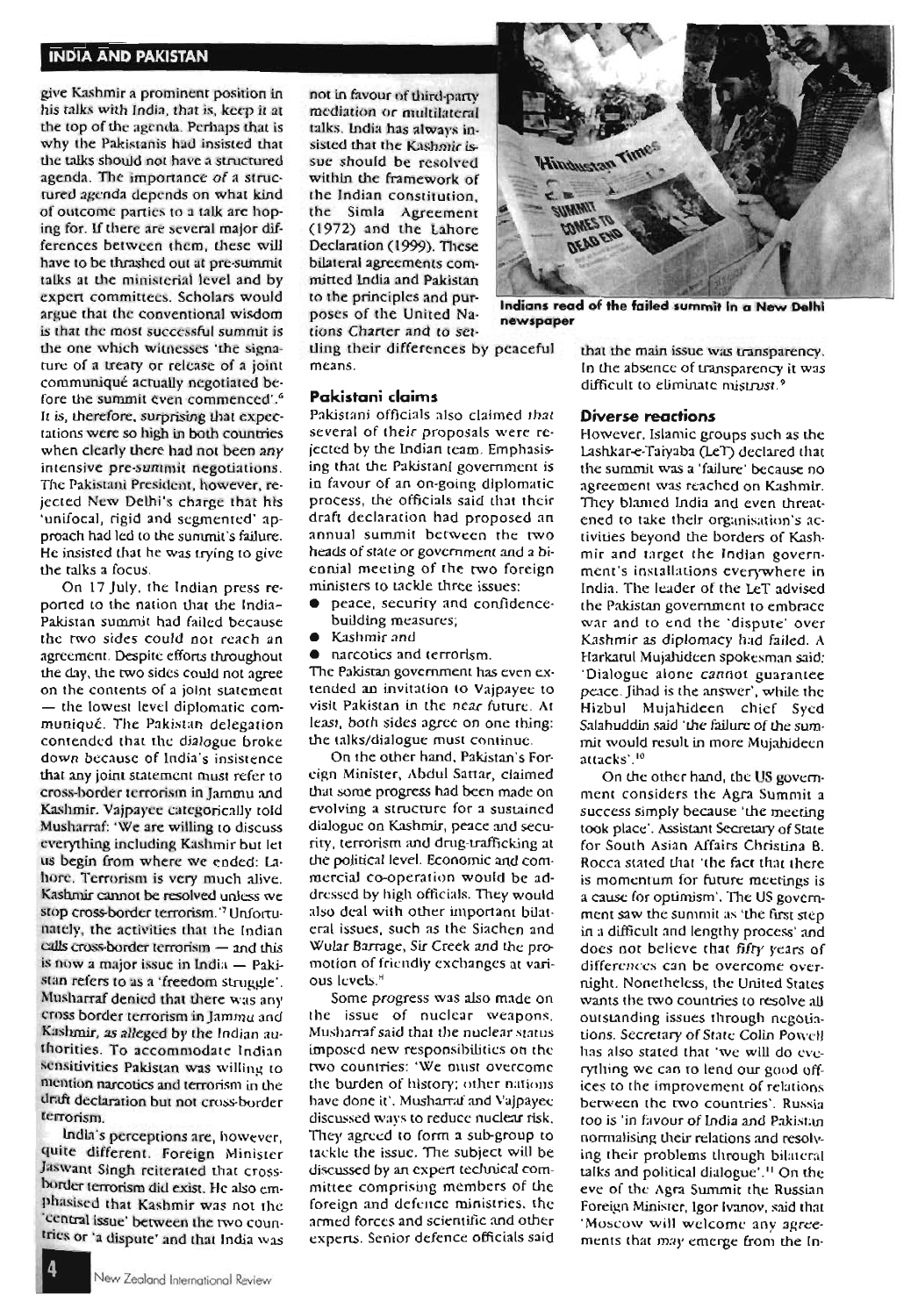dia-Pakistan summit.'

# **Kashmir violence**

A week after the Agra Summit, Vajpayee, told the Indian Parliament 'We cannot accept that the insurgency in jarnmu and Kashmir is anything but terrorism. The daily killing of innocent men, women and children cannot simply be glorified as jihad or as any kind of political movement.' He also said I hat 'Pakistan's refusal to end crossborder terrorism is the main hurdle in the creation of a conducive atmosphcrc.'!' On the other hand, the Pakistani Foreign Office has charged the Indian security forces with stepping up 'violence and brutalities' in jamrnu and Kashmir. For many years now, international human rights agencies have noted the violation of human rights in Kashmir by the Indian authortues. However, the Indian government has never accepted their charges.

On the other hand, it cannot be denied that the Indian authorities have succeeded in alienating poor Muslim families who are victims of this conflict. Mothers lament that their sons, dazzled by the money and the guns flashed at them by terrorist organisations, are easily recruited and then used by the organisations in their fight against the Indian authorities. Their dead bodies are often returned to their families after they have fulfilled their mission.

Cross-border firing and shelling and acts of terrorism continued throughout the month of July, Indian authorities daim that terrorist violence is on the increase in the valley. Hindu pilgrims are often the victims of these terrorist attacks. The Chief Minister of )ammu and Kashmir condemned the acts of terrorism and said that they demonstrated the ruthlessness of the perpetrators, who had no real regard for human values and the people of Jammu and Kashmir. A leader of the Hurriyat Conference. too, condemned the killing of innocent people and said that his organisation was not involved. However, he also stressed that 'the need of the hour was to accept political realities ... and find <sup>a</sup> lasting solution <sup>10</sup> the Kashmir issue as per the political aspirations of Kashmiris.' This was reiterated at a three-day South Asia Peace Conference held in Chennai in early August. Hurriyat leader Mirwalz Umar Farooq said that 'a peaceful approach to resolving the Kashmir issue could eithcr be through a plebiscite or by a "settlement" between India, Pakistan and the representatives of the people of Jammu and Kashmir'.<sup>13</sup>

On the other hand, the National Conference, Kashmir's ruling party. firmly holds that the solution to the Kashmir problem is to grant greater autonomy to the state. In fact, Chief Minister Farooq Abdullah wants the centre to restore the pre-1953 status to the scue. Except external relations, defence and communications, all subjects would be under state control and 'I would also have its own Prime Minister and Supreme Court. However, this is not acceptable to the Indian government and has implications for other states in the Indian federation. Abdullah knows this, but after the failurc of the Agra talks and In view of forthcoming elections in the stare next year he has renewed this demand.<sup>13</sup>

#### **Difficult situation**

Meanwhile, although Musharraf is unlikely 10 withdraw his government's support for these Islamic organisations, he is in a difficult situation, On Pakistan's independence day he declared that Pakistan was Pakistan's

**Indian troops layout the bodies of three separatists and a civilian killed in a clash in Kashmir**



own worst enemy and referred to the 'economic malaise' the country was suffering from with extremist and intolerant views in certain quarters. Sectarian groups have been causing trouble in recent months in the province of Sindh, and the Pakistani government has attempled to crack down on them, Not withstanding the two-nation theory Pakistan, like

India, is a multi-ethnic state and cannot afford ethnic conflict within iLS borders. It would like to deal with such conflict with a heavy hand. But the government cannot altogether ignore the wishes and sentiments of Islamic organisations. Since terrorism in India is not really its problem, the Pakistan government can afford to ignore it and can even extend its support 10 Islamic organisations conducting terrorist operations in that state, However, since the terrorist attacks of I 1 September and thc adoption by the UN General Assembly of resolution 1373. the Pakistani government is now under international pressure to stop extending its support to extremist Islamic groups and organisations.

The Indian government responded to the series of terrorist attacks in jammu and Kashmir in july-Augusr by declaring the entire Jammu province a 'disturbed area: under the Armed Forces (J&K) Special Powers Act, 1990. This ACt now covers almost the entire state of jamrnu and Kashmir except the Ladakh region. It gives security forces more powers to deal with terrorists. This decision was taken on the basis of a proposal made by the Chief Minister of Jammu and Kashmir. However, since giving security forces more power can lead to the violation of human rights, human rights activists arc naturally opposed 10 it. Of course, the military considers such violations to be collateral damage. Ir Is interesting to note that the government and the Chief Minister of jarnmu and Kashmir have justified this declaration in the name of the innocent civilians killed in these terrorist attacks and not national securiry per se.

To tackle militancy in jarnrnu and Kashmir the central government could bring in legislation 10 replace the erstwhile Terrorist and Disruptive Activitics ACI. Explaining why it was necessary, Home Minister L.K. Advani stated in the Rajya Sabha on 9 August that 'we are fighting a proxy war of multiple dimensions unleashed by an Inimical neighbouring country which has had no qualms in rationalising the brutal killing of innocent men, women and children as a freedom struggle'.<sup>15</sup> However, Ram jcthmalani, a former Union law minister and noted jurist, feels that such legislation is unnecessary. What is required, in his opinion, is more effccrive implementation of existing laws.<sup>16</sup>

#### **Terrorist attacks**

Following the terrorist attacks on the World Trade Centre, the Indian Prime